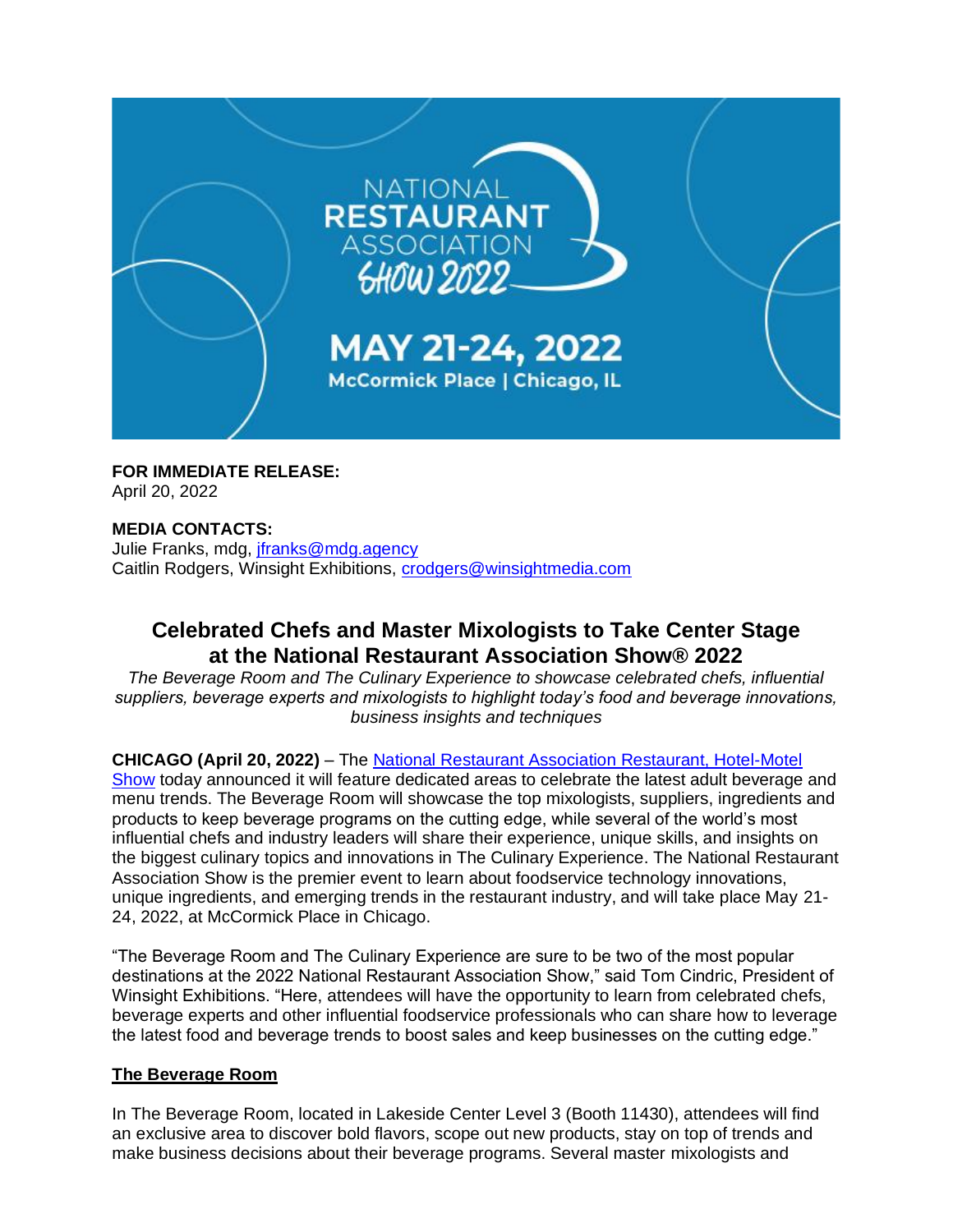beverage experts will be on site to share their creations and perspectives on the new art of hospitality, strategies to enhance beverage programs, and the latest in beer, wine and spirits, including:

- Angela Barnes and Renauda Riddle (Co-owners, Nobody's Darling; 2022 James Beard Foundation's Outstanding Bar Program nominee)
- Chris Sayegh (Founder, The Herbal Chef; Owner, Nostalgia Bar & Lounge)
- Liz Pearce (Lead Mixologist, Aba Restaurant, Lettuce Entertain You)

The Beverage Room will feature [18 education sessions and demos](https://directory.nationalrestaurantshow.com/8_0/explore/session-locations.cfm/#/show/cat-sessionlocations%7CThe%20Beverage%20Room%20Stage%20-%20Lakeside%20Center%20-%2011430%20) covering beer and wine sales, "Instagrammable" adult beverage concoctions, food and beverage pairings, spirit-free alternatives, new flavors and techniques and more. Session and demo highlights include:

- **[Insights to Action: Growing Bar Sales](https://directory.nationalrestaurantshow.com/8_0/sessions/session-details.cfm?scheduleid=221)** (Sunday, May 22) Attendees can join Donna Hood Crecca, Principal at Technomic, and other leaders in the beverage space will provide current insights on the key factors for developing successful beverage programs, including labor, menu presentation, drink promotions, category trends and off-premise sales.
- **[Cannabis Infused Beverages](https://directory.nationalrestaurantshow.com/8_0/sessions/session-details.cfm?scheduleid=244)** (Sunday, May 22) Chris Sayegh, Nostalgia Bar & Lounge Mixologist Bianca Sterling, and The Herbal Chef Beverage Director Bradley Fry will demonstrate different ways to infuse beverages and will share a high-level overview of the current legal landscape of CBD/THC infusions and what's in store for the future of the cannabis consumption market.

# **The Culinary Experience**

The Culinary Experience, located in Lakeside Center Level 3 (Booth 10448), will feature celebrated chefs who will demonstrate techniques, tell stories and show off the latest trends and innovations in food and beverage. The 2022 celebrated chef lineup includes:

- Lanie Bayless (Spirits Director, Frontera Grill and Frontera Hospitality) and Rick Bayless (Award-Winning Chef and Author)
- Tiffany Derry (Chef, Owner, TV Personality and Restaurateur)
- Edward Lee (Chef, Author and TV Personality)
- Maria Loi (Internationally Renowned Entrepreneur, Chef, Author and TV Personality)
- Lamar Moore (Executive Chef Eleven Eleven, Community Advocate, TV Personality)
- Deborah VanTrece (Award-Winning Chef, Author, Founder VanTrece Hospitality Group)
- Andrew Zimmern (Award-Winning Chef, TV Personality, Author and Teacher)

With [13 educational sessions and demos,](https://directory.nationalrestaurantshow.com/8_0/sessions/?&_ga=2.242273350.574283243.1647898427-372094557.1641834671#/searchtype/sessionlocations/search/The%20Culinary%20Experience%20%E2%80%93%20Lakeside%20Center%20%E2%80%93%2010448/show/all) The Culinary Experience will feature big-name industry leaders, culinary innovators and celebrated chefs addressing the most critical topics in culinary and foodservice. Session highlights include:

- **[The Power of Successful Chef & Restaurateur Collaborations](https://directory.nationalrestaurantshow.com/8_0/sessions/session-details.cfm?scheduleid=149)** (Saturday, May 21) Chef, Restaurateur, Author and TV Personality Fabio Viviani and COO and Consigliere at Fabio Viviani Hospitality Ken McGarrie will share the keys to their success and how others can bring these types of partnerships to their own businesses.
- **[Novel Menu Trends to Drive Business and Delight Guests](https://directory.nationalrestaurantshow.com/8_0/sessions/session-details.cfm?scheduleid=197)** (Sunday, May 22) Attendees will hear from Ana Maria Rodriguez, Chief Food Innovation and Quality Officer at Pizza Hut International; Steve Madonna, Senior Vice President of Culinary at Bar Louie; Dave Henkes, Senior Principal, Advisory at Technomic; and Lizzy Freier, Director of Menu Research and Insights at Technomic, about how operators are innovating menus in today's climate and what menu trends are on the horizon.